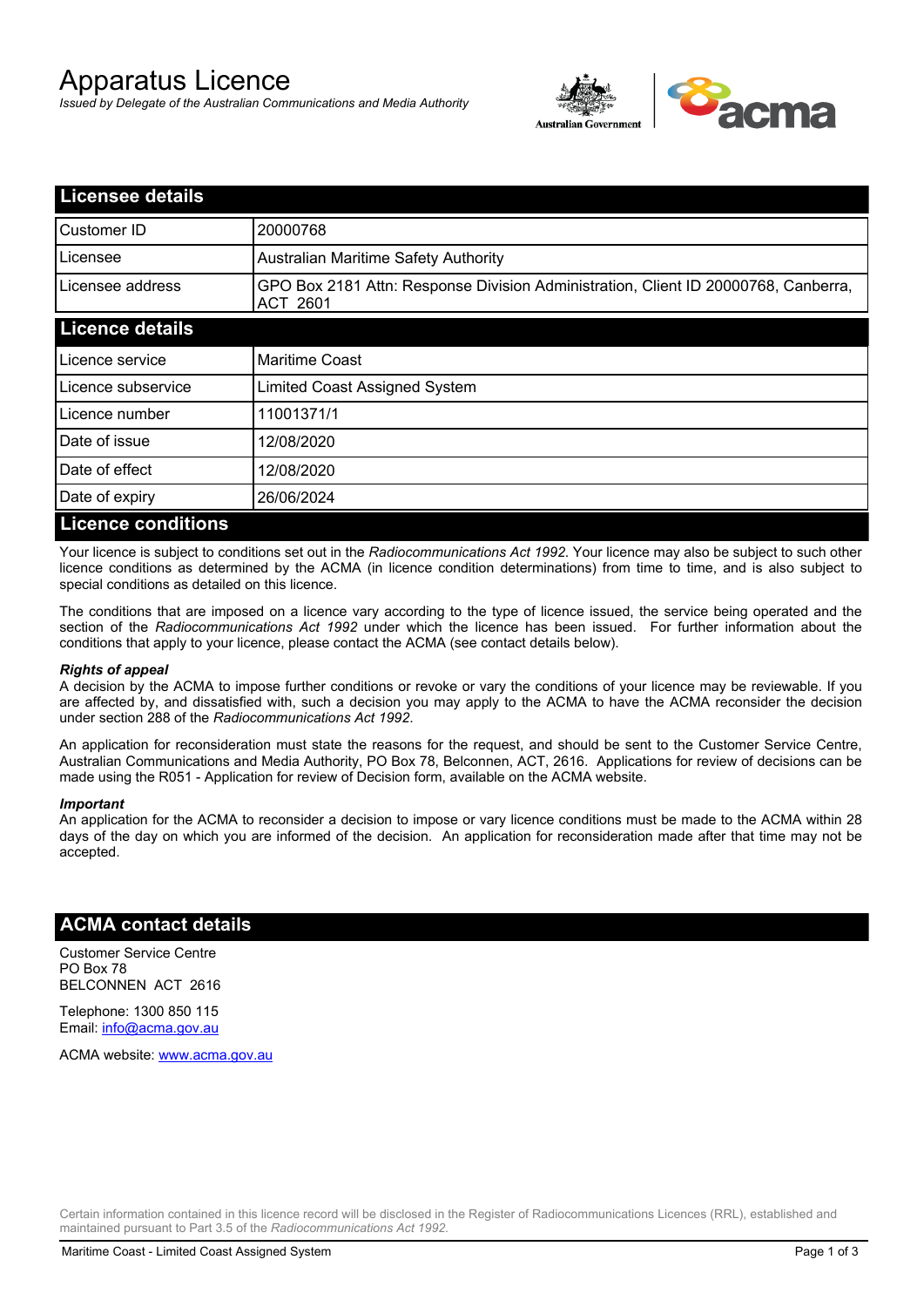# **Advisory Notes applying to licence no.: 11001371/1**

Conditions applicable to the operation of Limited Coast Assigned System authorised under this licence can be found in the Radiocommunications Licence Conditions (Apparatus Licence) Determination and the Radiocommunications Licence Conditions (Maritime Coast Licence) Determination. Copies of these determinations are available from the ACMA and from the ACMA home page (www.acma.gov.au).